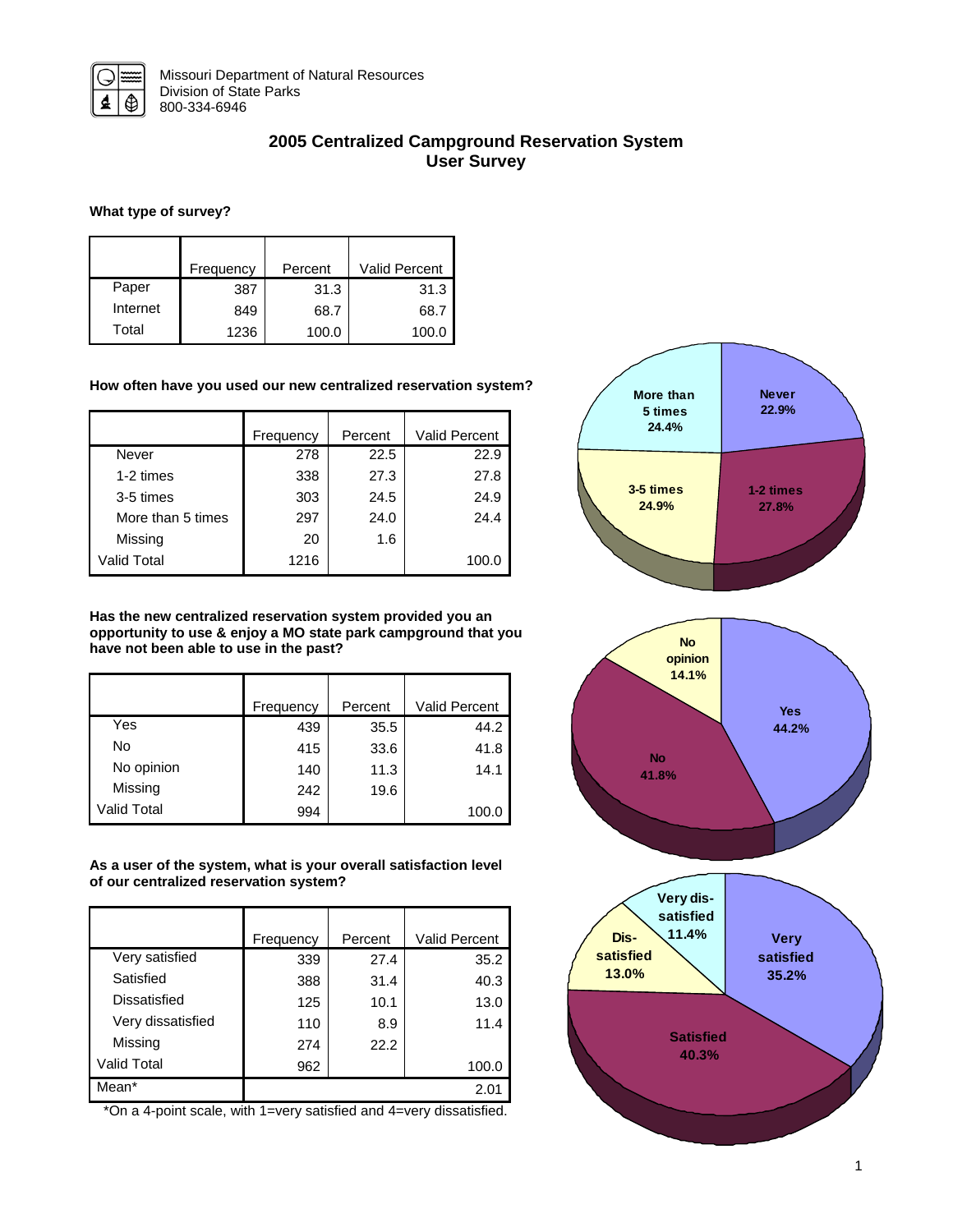#### **If you rated less than satisfied, please describe why.**

| <b>Comment Category</b>                                                                | Frequency         | <b>Valid Percent</b> |
|----------------------------------------------------------------------------------------|-------------------|----------------------|
| Cost of the reservation fee/cancellation fee is too expensive                          | 70                | 29.0                 |
| Concern over out-of-state vendor                                                       | $12 \overline{ }$ | 5.0                  |
| Spontaneity is gone; prefer first-come, first serve                                    | 57                | 23.7                 |
| Problems with telephone reservation agents; rude, lack of knowledge, etc.              | 11                | 4.6                  |
| Difficulty with Internet system; slow, difficult to navigate; no flexibility in policy | 63                | 26.1                 |
| General negative comments about the reservation system                                 | 8                 | 3.3                  |
| General positive comments about the reservation system                                 | 3                 | 1.2                  |
| Other                                                                                  | 17                | 7.1                  |
| Total                                                                                  | 241               | 100.0                |

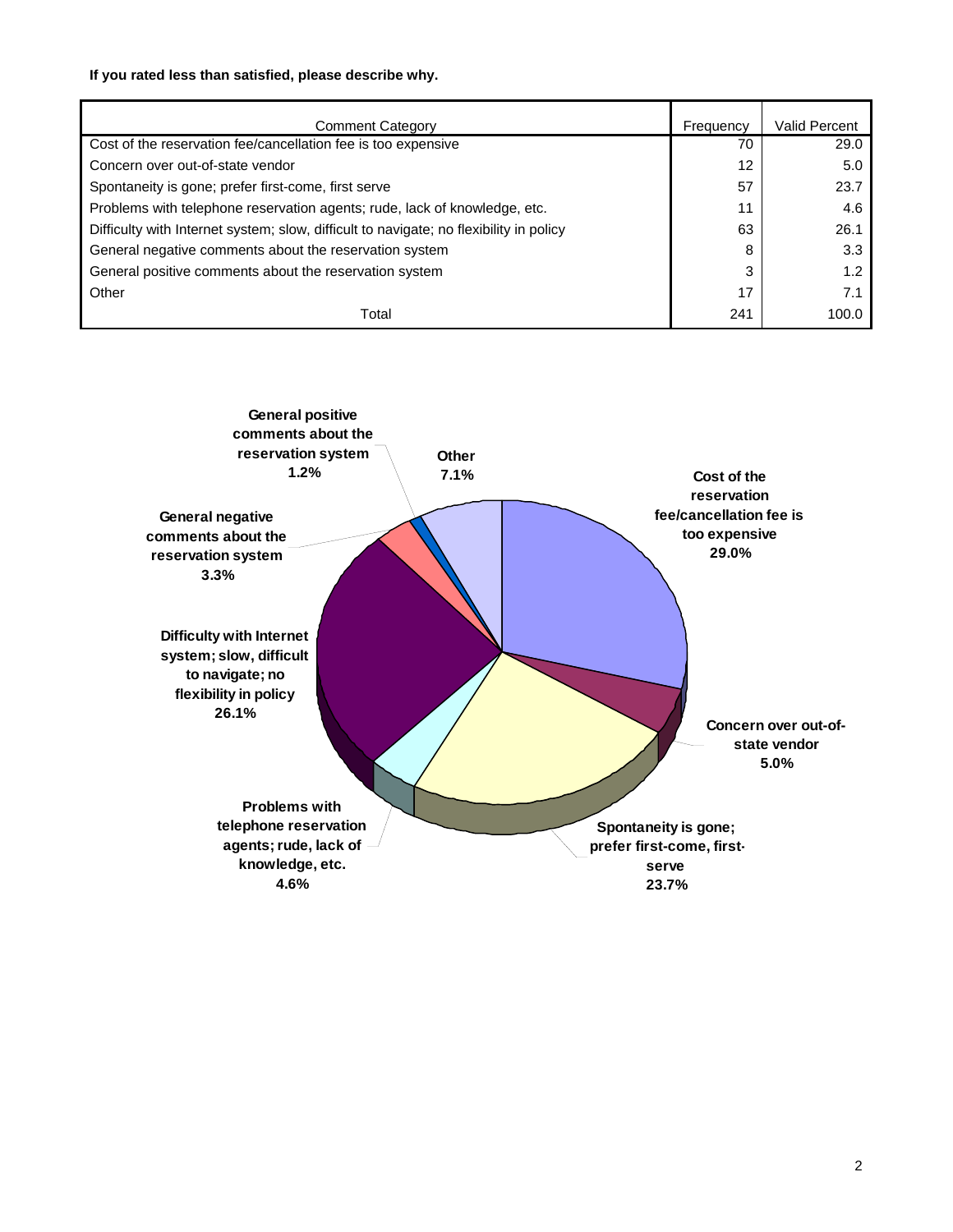**Crosstabulation: As a user of the system, what is your overall satisfaction level of our centralized reservation system? BY How often have you used our new centralized reservation system?** 

| How often have you<br>used our new<br>centralized | As a user of the system, what is your overall satisfaction level of our<br>centralized reservation system?<br>Very Dissatisfied<br>Very Satisfied<br><b>Dissatisfied</b><br>Satisfied |      |       |      |       |      |       |      |      |
|---------------------------------------------------|---------------------------------------------------------------------------------------------------------------------------------------------------------------------------------------|------|-------|------|-------|------|-------|------|------|
| reservation system?                               | Freq.                                                                                                                                                                                 | %    | Frea. | %    | Frea. | %    | Frea. | %    | Mean |
| Never                                             | 5                                                                                                                                                                                     | 15.2 |       | 21.2 | 6     | 18.2 | 15    | 45.5 | 2.94 |
| 1-2 times                                         | 105                                                                                                                                                                                   | 31.9 | 133   | 40.4 | 57    | 17.3 | 34    | 10.3 | 2.06 |
| 3-5 times                                         | 100                                                                                                                                                                                   | 33.6 | 126   | 42.3 | 36    | 12.1 | 36    | 12.1 | 2.03 |
| More than 5 times                                 | 125                                                                                                                                                                                   | 42.5 | 121   | 41.2 | 25    | 8.5  | 23    | 7.8  | 1.82 |
| Total                                             | 335                                                                                                                                                                                   | 35.1 | 387   | 40.6 | 124   | 13.0 | 108   | 11.3 | 2.01 |

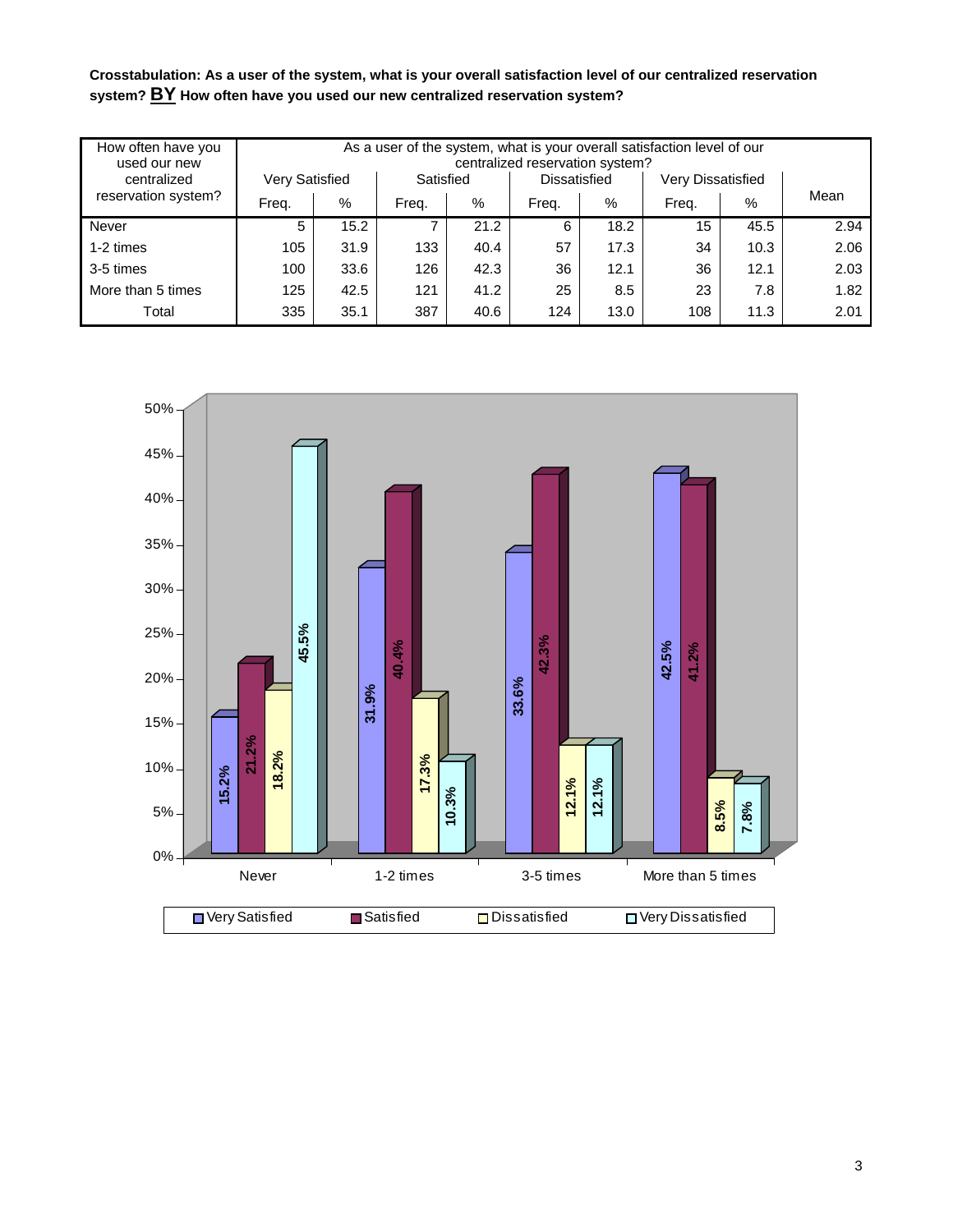**If you used our toll-free reservation service, please rank our reservation agents on being courteous.** 

|                    | Frequency | Percent | <b>Valid Percent</b> |
|--------------------|-----------|---------|----------------------|
| Excellent          | 306       | 24.8    | 39.2                 |
| Good               | 215       | 17.4    | 27.5                 |
| Average/Fair       | 53        | 4.3     | 6.8                  |
| Poor               | 16        | 1.3     | 2.0                  |
| Not applicable     | 191       | 15.5    | 24.5                 |
| Missing            | 455       | 36.8    |                      |
| <b>Valid Total</b> | 781       |         | 100.0                |
| Mean*              |           |         | 1.63                 |

\*On a 4-point scale, with 1=excellent, 4=poor and 0=not applicable.

**If you used our toll-free telephone reservation service, please rank our reservation agents on being knowledgeable.** 

|                    | Frequency | Percent | <b>Valid Percent</b> |
|--------------------|-----------|---------|----------------------|
| Excellent          | 220       | 17.8    | 28.9                 |
|                    |           |         |                      |
| Good               | 240       | 19.4    | 31.6                 |
| Average/Fair       | 61        | 4.9     | 8.0                  |
| Poor               | 49        | 4.0     | 6.4                  |
| Not applicable     | 190       | 15.4    | 25.0                 |
| Missing            | 476       | 38.5    |                      |
| <b>Valid Total</b> | 760       |         | 100.0                |
| Mean*              |           |         | 1.89                 |

\*On a 4-point scale, with 1=excellent, 4=poor and 0=not applicable.



**If you used our toll-free telephone reservation service, please rank our reservation agents on being helpful.** 

|                    | Frequency | Percent | <b>Valid Percent</b> |
|--------------------|-----------|---------|----------------------|
| Excellent          | 274       | 22.2    | 35.5                 |
| Good               | 217       | 17.6    | 28.1                 |
| Average/Fair       | 55        | 4.4     | 7.1                  |
| Poor               | 36        | 2.9     | 4.7                  |
| Not applicable     | 190       | 15.4    | 24.6                 |
| Missing            | 464       | 37.5    |                      |
| <b>Valid Total</b> | 772       |         | 100.0                |
| Mean*              |           |         | 1.75                 |

\*On a 4-point scale, with 1=excellent, 4=poor and 0=not applicable.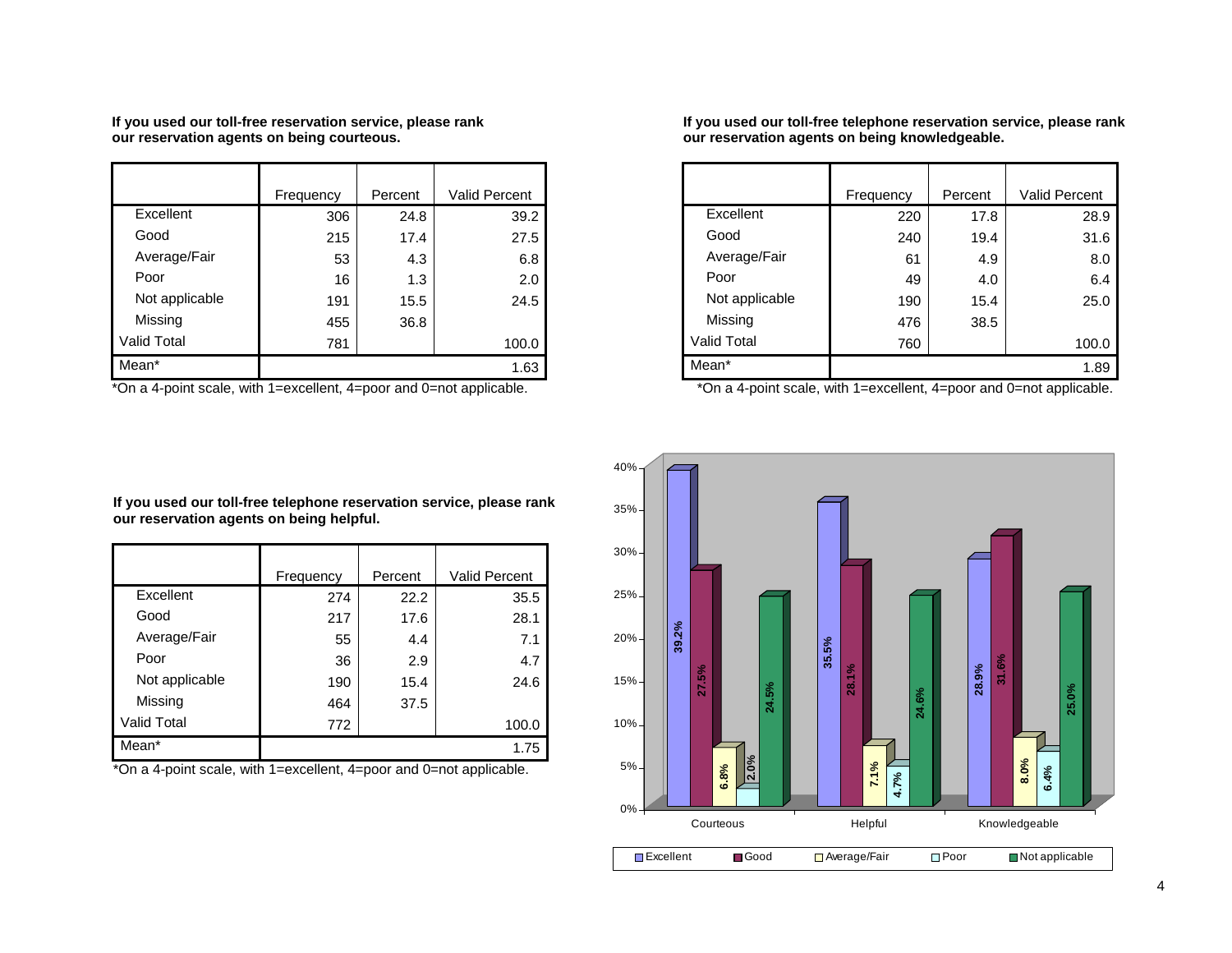#### **If you rated less than good on any or all questions, please describe why.**

| Comment Category                                                                     | Frequency | Valid Percent |
|--------------------------------------------------------------------------------------|-----------|---------------|
| Reservation agents have little or no knowledge of campgrounds/parks/Missouri         | 46        | 57.4          |
| Agents were unpleasant/rude; gave out wrong info; couldn't answer questions properly | 15        | 18.8          |
| Agents made mistake with reservation                                                 |           | 1.3           |
| Couldn't get through to the call center                                              | ົ         | 2.5           |
| General positive comments                                                            | 3         | 3.8           |
| Other                                                                                | 13        | 16.3          |
| Total                                                                                | 80        | 100.0         |

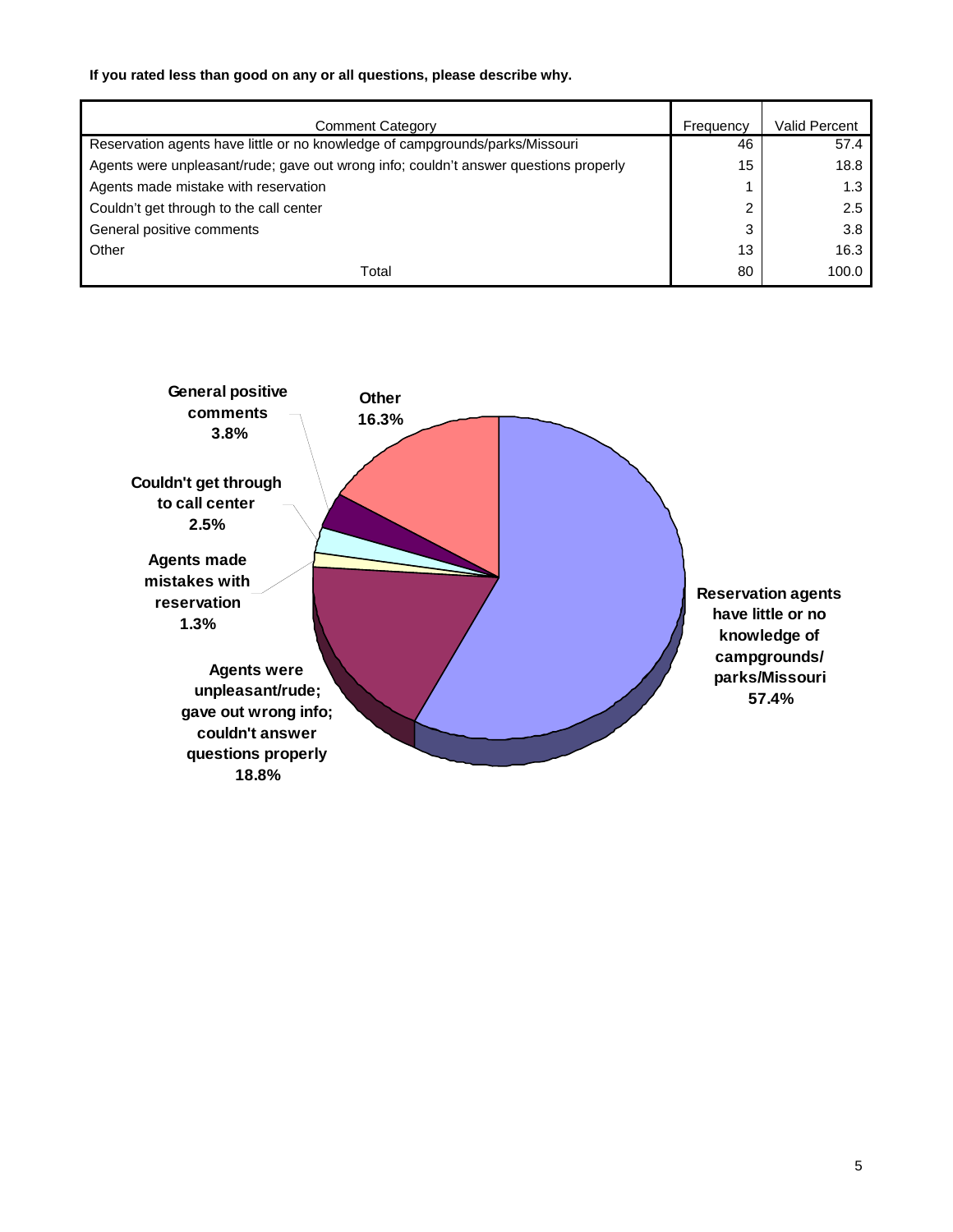**Crosstabulation: If you used our toll-free reservation service, please rank our reservation agents on being courteous. BY How often have you used our new centralized reservation system?** 

| How often have you                 | If you used our toll-free reservation service, please rank our reservation agents on being courteous. |      |       |      |              |      |       |      |      |
|------------------------------------|-------------------------------------------------------------------------------------------------------|------|-------|------|--------------|------|-------|------|------|
| used our new                       | Excellent                                                                                             |      | Good  |      | Average/Fair |      | Poor  |      |      |
| centralized<br>reservation system? | Frea.                                                                                                 | %    | Freq. | $\%$ | Frea.        | %    | Frea. | $\%$ | Mean |
| Never                              | 0                                                                                                     | 0.0  | 5     | 71.4 |              | 14.3 |       | 14.3 | 2.43 |
| 1-2 times                          | 99                                                                                                    | 46.7 | 90    | 42.5 | 18           | 8.5  | 5     | 2.4  | 1.67 |
| 3-5 times                          | 101                                                                                                   | 54.0 | 67    | 35.8 | 17           | 9.1  | 2     | 1.1  | 1.57 |
| More than 5 times                  | 103                                                                                                   | 57.2 | 53    | 29.4 | 16           | 8.9  | 8     | 4.4  | 1.61 |
| Total                              | 303                                                                                                   | 51.7 | 215   | 36.7 | 52           | 8.9  | 16    | 2.7  | 1.63 |

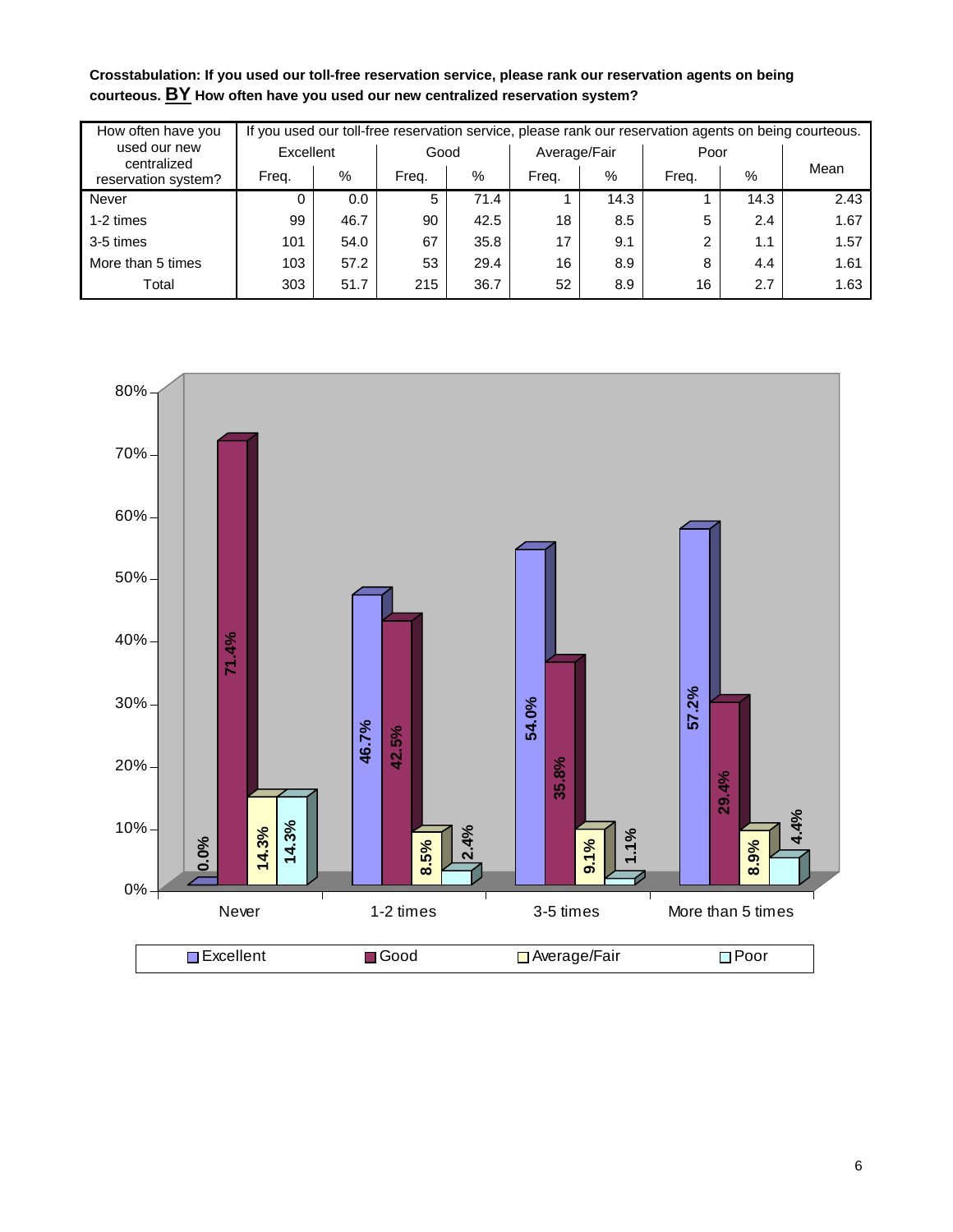**Crosstabulation: If you used our toll-free reservation service, please rank our reservation agents on being helpful. BY How often have you used our new centralized reservation system?** 

| How often have you                 |           | If you used our toll-free reservation service, please rank our reservation agents on being helpful. |       |      |              |      |       |      |      |
|------------------------------------|-----------|-----------------------------------------------------------------------------------------------------|-------|------|--------------|------|-------|------|------|
| used our new                       | Excellent |                                                                                                     | Good  |      | Average/Fair |      | Poor  |      |      |
| centralized<br>reservation system? | Frea.     | %                                                                                                   | Freq. | $\%$ | Frea.        | %    | Frea. | %    | Mean |
| Never                              |           | 0.0                                                                                                 | 5     | 71.4 |              | 14.3 |       | 14.3 | 2.43 |
| 1-2 times                          | 96        | 46.4                                                                                                | 78    | 37.7 | 18           | 8.7  | 15    | 7.2  | 1.77 |
| 3-5 times                          | 87        | 46.5                                                                                                | 71    | 38.0 | 19           | 10.2 | 10    | 5.3  | 1.74 |
| More than 5 times                  | 88        | 50.0                                                                                                | 62    | 65.2 | 16           | 9.1  | 10    | 5.7  | 1.70 |
| Total                              | 271       | 47.0                                                                                                | 216   | 37.4 | 54           | 9.4  | 36    | 6.2  | 1.75 |

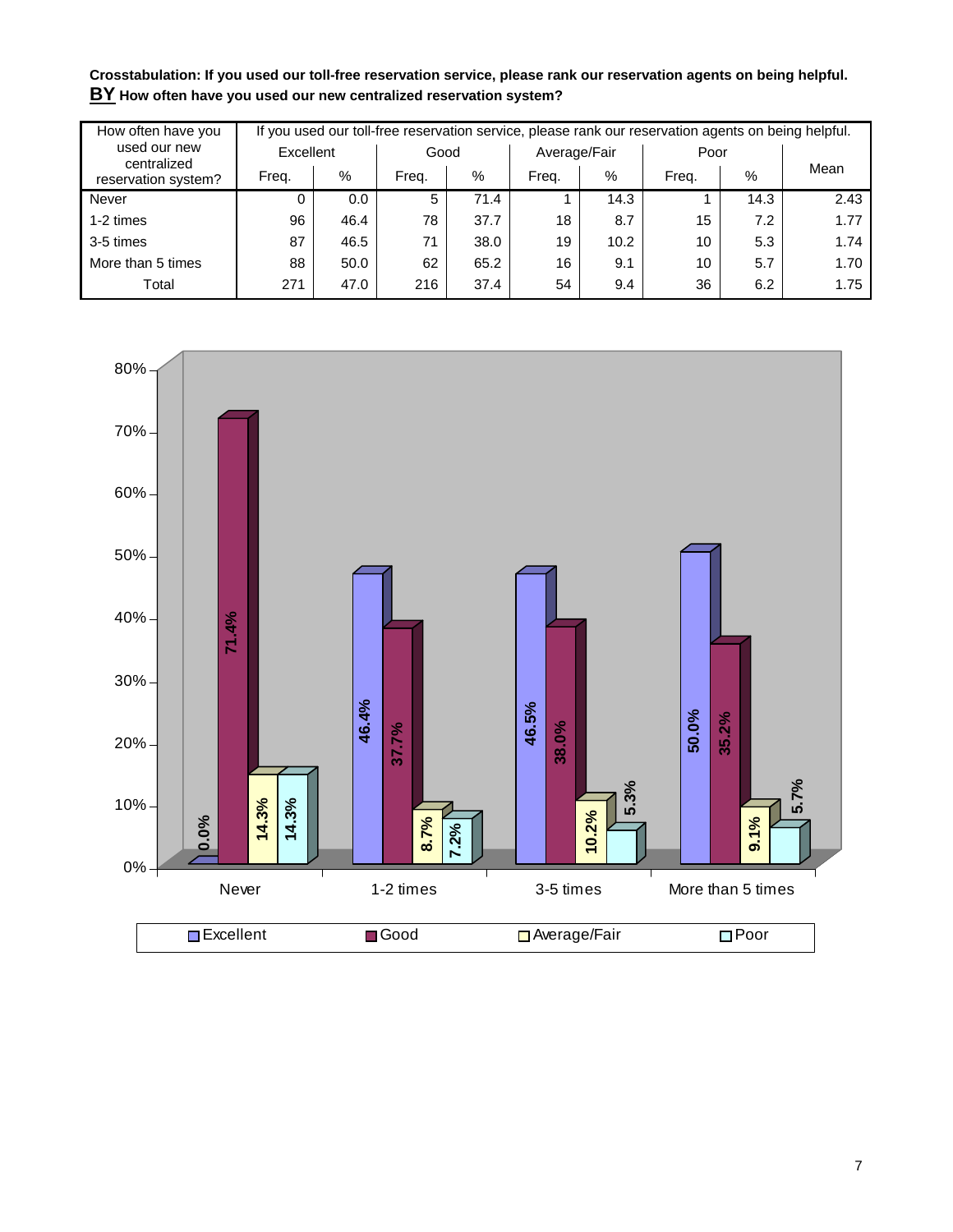**Crosstabulation: If you used our toll-free reservation service, please rank our reservation agents on being knowledgeable. BY How often have you used our new centralized reservation system?** 

| How often have you<br>used our new |           | If you used our toll-free reservation service, please rank our reservation agents on being<br>knowledgeable. |       |      |              |      |       |      |      |  |  |
|------------------------------------|-----------|--------------------------------------------------------------------------------------------------------------|-------|------|--------------|------|-------|------|------|--|--|
| centralized                        | Excellent |                                                                                                              | Good  |      | Average/Fair |      | Poor  |      |      |  |  |
| reservation system?                | Freq.     | %                                                                                                            | Frea. | $\%$ | Frea.        | %    | Frea. | %    | Mean |  |  |
| Never                              | 0         | 0.0                                                                                                          | 4     | 66.7 |              | 16.7 |       | 16.7 | 2.50 |  |  |
| 1-2 times                          | 78        | 37.9                                                                                                         | 94    | 45.6 | 20           | 9.7  | 14    | 6.8  | 1.85 |  |  |
| 3-5 times                          | 70        | 38.3                                                                                                         | 74    | 40.4 | 20           | 10.9 | 19    | 10.4 | 1.93 |  |  |
| More than 5 times                  | 69        | 40.4                                                                                                         | 68    | 39.8 | 19           | 11.1 | 15    | 8.8  | 1.88 |  |  |
| Total                              | 271       | 38.3                                                                                                         | 240   | 42.4 | 60           | 10.6 | 49    | 8.7  | 1.90 |  |  |

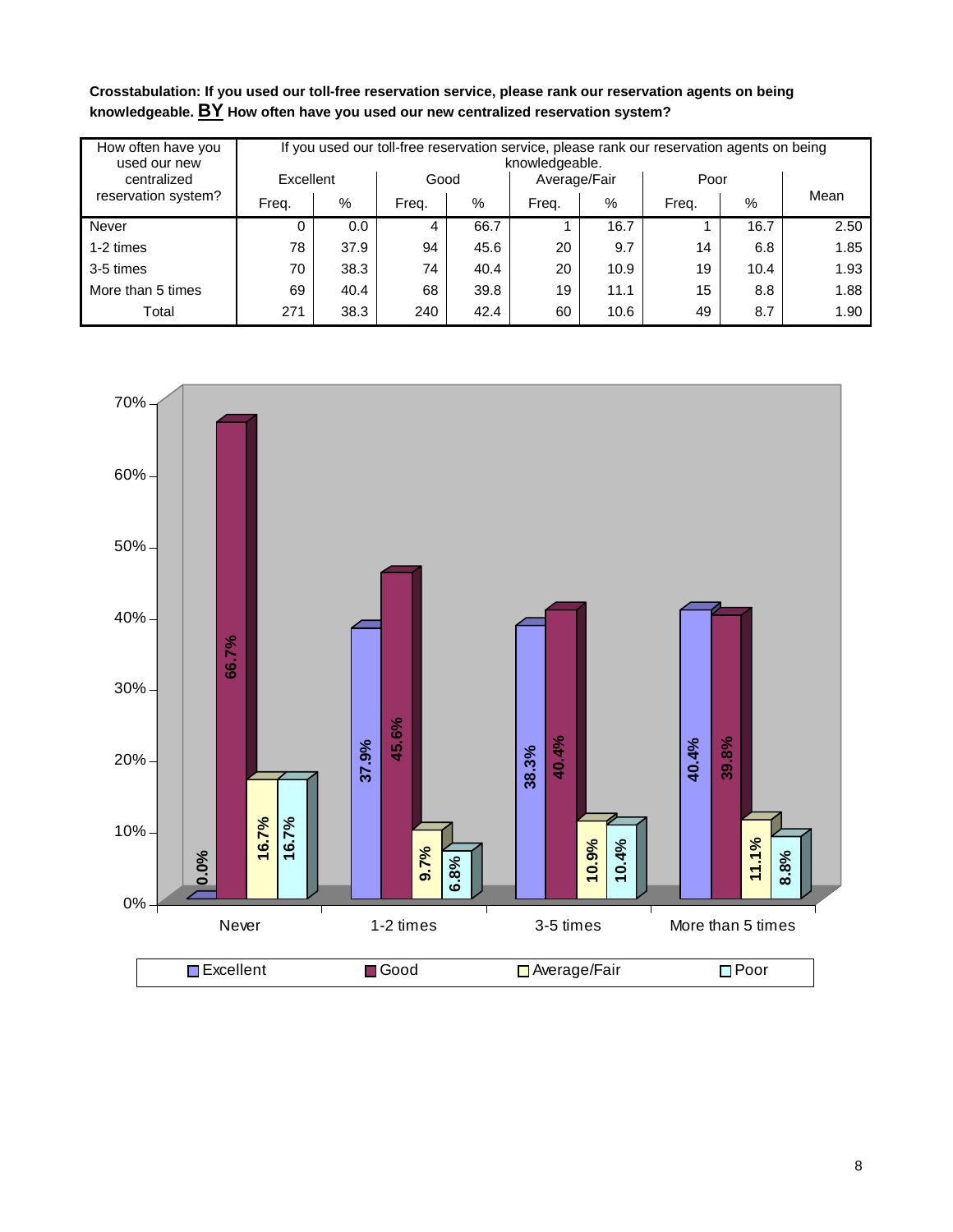|                    | Frequency | Percent | <b>Valid Percent</b> |
|--------------------|-----------|---------|----------------------|
| Excellent          | 313       | 25.3    | 35.7                 |
| Good               | 366       | 29.6    | 41.7                 |
| Average/Fair       | 85        | 6.9     | 9.7                  |
| Poor               | 29        | 2.3     | 3.3                  |
| Not applicable     | 84        | 6.8     | 9.6                  |
| Missing            | 359       | 29.0    |                      |
| <b>Valid Total</b> | 877       |         | 100.0                |
| Mean*              |           |         | 1.79                 |

**If you used our online reservation Web site, please rank it on being user-friendly.** 

\*On a 4-point scale, with 1=excellent, 4=poor and 0=not applicable.

**If you used our online reservation Web site, please rank its campsite photos.** 

|                    | Frequency | Percent | <b>Valid Percent</b> |
|--------------------|-----------|---------|----------------------|
| Excellent          | 355       | 28.7    | 40.9                 |
| Good               | 337       | 27.3    | 38.8                 |
| Average/Fair       | 88        | 7.1     | 10.1                 |
| Poor               | 12        | 1.0     | 1.4                  |
| Not applicable     | 76        | 6.1     | 8.8                  |
| Missing            | 368       | 29.8    |                      |
| <b>Valid Total</b> | 868       |         | 100.0                |
| Mean*              |           |         | 1.69                 |

\*On a 4-point scale, with 1=excellent, 4=poor and 0=not applicable.

**If you used our online reservation Web site, please rank its campsite data.** 

|                    | Frequency | Percent | <b>Valid Percent</b> |
|--------------------|-----------|---------|----------------------|
| Excellent          | 436       | 35.3    | 50.2                 |
| Good               | 294       | 23.8    | 33.8                 |
| Average/Fair       | 58        | 4.7     | 6.7                  |
| Poor               | 10        | 0.8     | 1.2                  |
| Not applicable     | 71        | 5.7     | 8.2                  |
| Missing            | 367       | 29.7    |                      |
| <b>Valid Total</b> | 869       |         | 100.0                |
| Mean*              |           |         | 1.55                 |

\*On a 4-point scale, with 1=excellent, 4=poor and 0=not applicable.

**If you used our online reservation Web site, please rank its campground maps.** 

|                    | Frequency | Percent | <b>Valid Percent</b> |
|--------------------|-----------|---------|----------------------|
| Excellent          | 383       | 31.0    | 44.6                 |
| Good               | 331       | 26.8    | 38.5                 |
| Average/Fair       | 62        | 5.0     | 7.2                  |
| Poor               | 15        | 1.2     | 1.7                  |
| Not applicable     | 68        | 5.5     | 7.9                  |
| Missing            | 377       | 30.5    |                      |
| <b>Valid Total</b> | 859       |         | 100.0                |
| Mean*              |           |         | 1.63                 |

\*On a 4-point scale, with 1=excellent, 4=poor and 0=not applicable.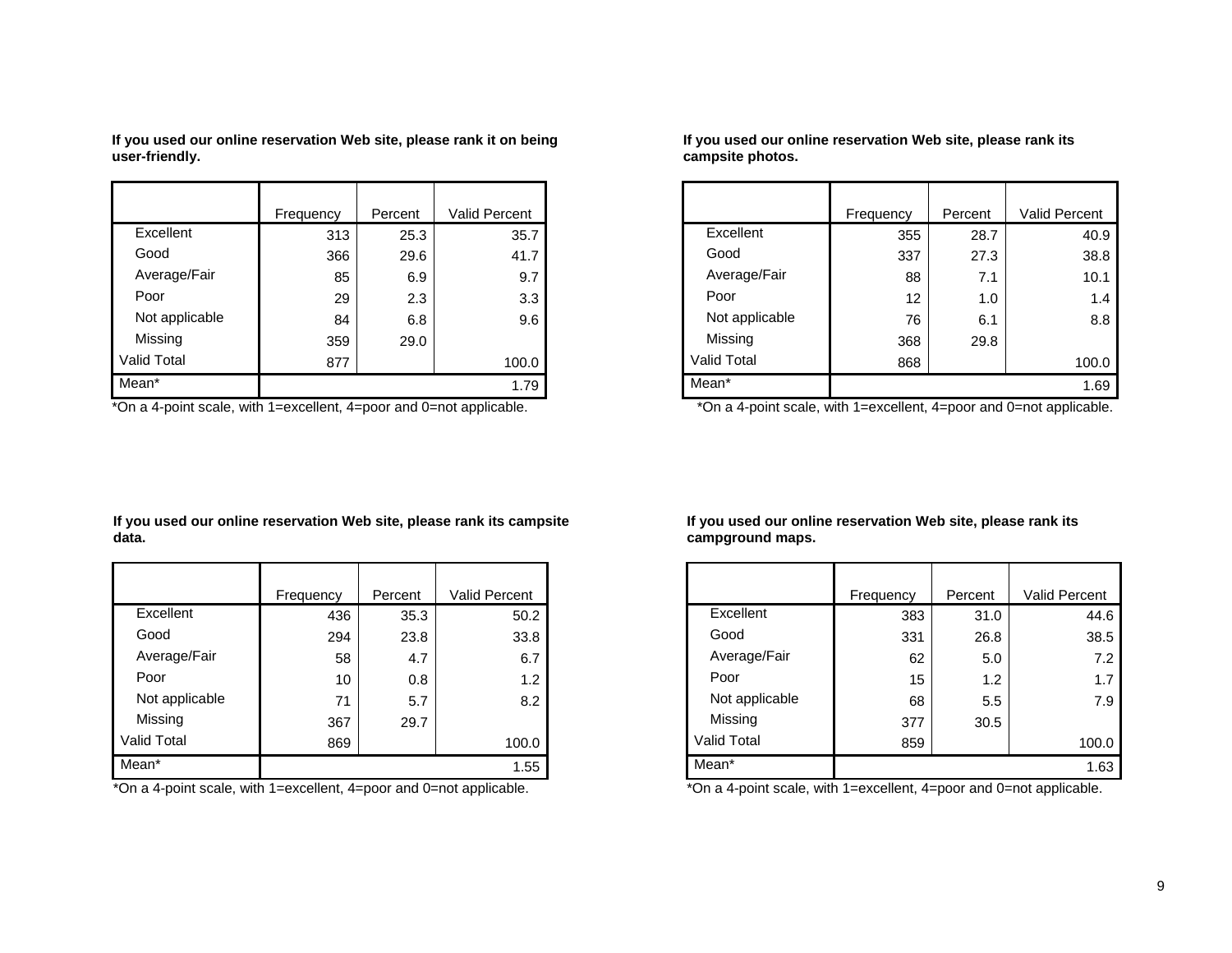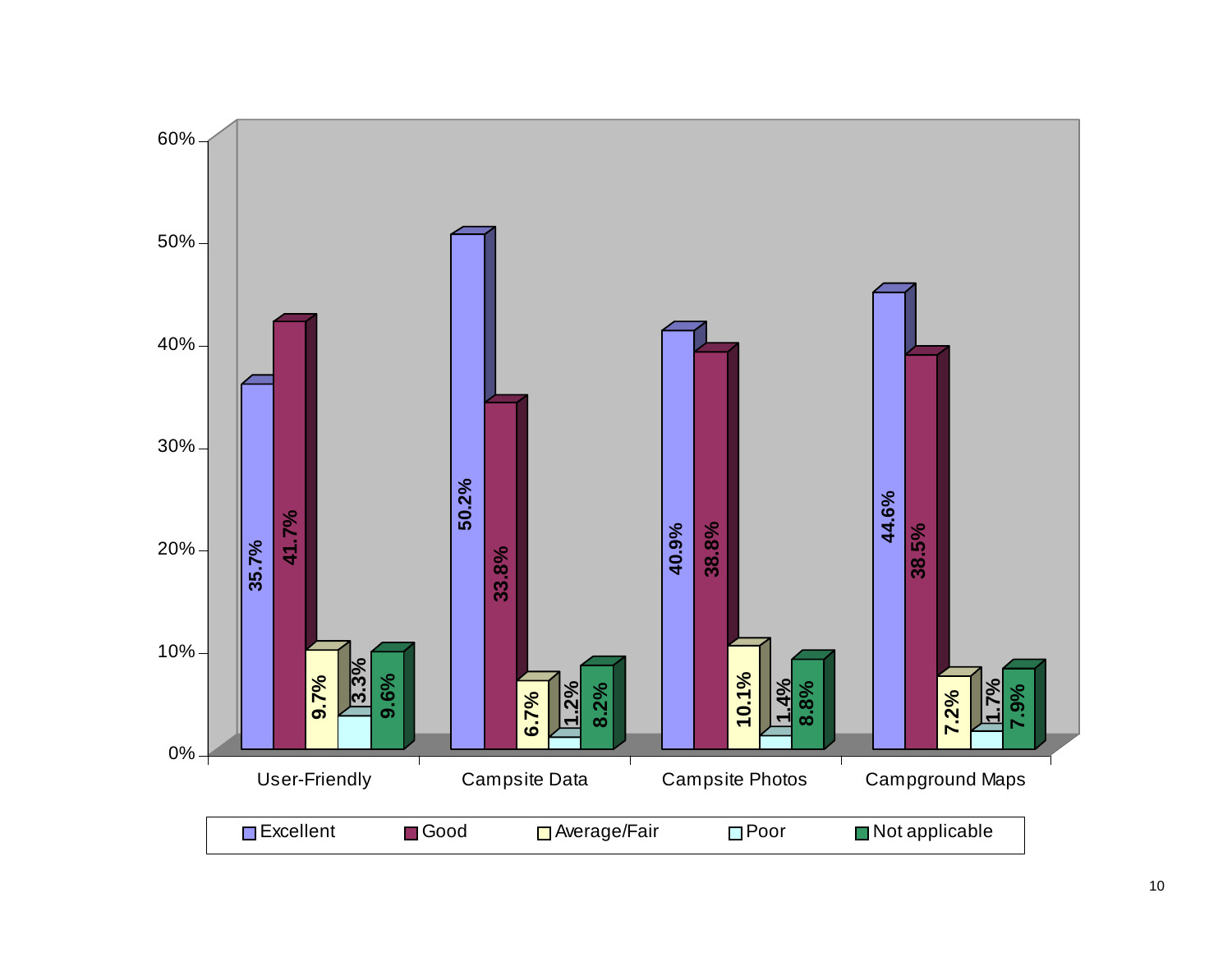## **If you rated less than good, please describe why.**

| Comment Category                                                                           | Frequency | Valid Percent |
|--------------------------------------------------------------------------------------------|-----------|---------------|
| Website difficult to navigate; information is sometimes inaccurate; other site limitations | 64        | 43.0          |
| Need better or more up-to-date photos                                                      | 44        | 29.5          |
| Maps need more detain; other difficulties with maps                                        | 24        | 16.1          |
| General positive comments                                                                  | 5         | 3.4           |
| Other                                                                                      | 12        | 8.1           |
| Total                                                                                      | 149       | 100.0         |

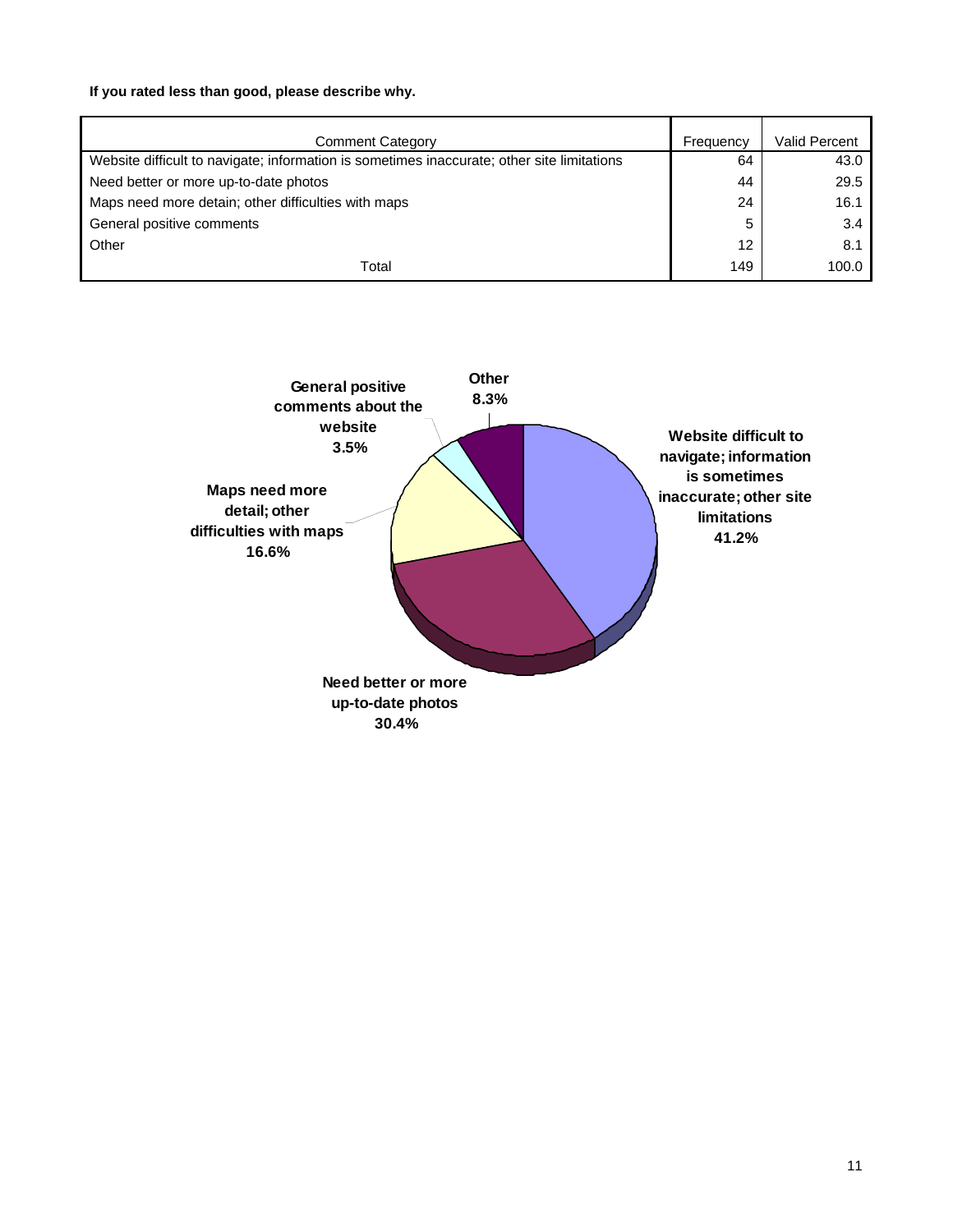**Crosstabulation: If you used our online reservation Web site, please rank it on being user-friendly. BY How often have you used our new centralized reservation system?** 

| How often have you          |           | If you used our online reservation Web site, please rank it on being user-friendly. |       |      |              |      |       |      |      |  |  |
|-----------------------------|-----------|-------------------------------------------------------------------------------------|-------|------|--------------|------|-------|------|------|--|--|
| used our new<br>centralized | Excellent |                                                                                     | Good  |      | Average/Fair |      | Poor  |      |      |  |  |
| reservation system?         | Frea.     | $\%$                                                                                | Frea. | %    | Frea.        | %    | Freq. | $\%$ | Mean |  |  |
| Never                       | 4         | 23.5                                                                                | 6     | 35.3 | 5            | 29.4 |       | 11.8 | 2.29 |  |  |
| 1-2 times                   | 101       | 40.6                                                                                | 113   | 45.4 | 26           | 10.4 | 9     | 3.6  | 1.77 |  |  |
| 3-5 times                   | 89        | 34.6                                                                                | 130   | 50.6 | 30           | 11.7 | 8     | 3.1  | 1.83 |  |  |
| More than 5 times           | 116       | 43.6                                                                                | 117   | 44.0 | 23           | 8.6  | 10    | 3.8  | 1.73 |  |  |
| Total                       | 310       | 39.3                                                                                | 366   | 46.4 | 84           | 10.6 | 29    | 3.7  | 1.79 |  |  |

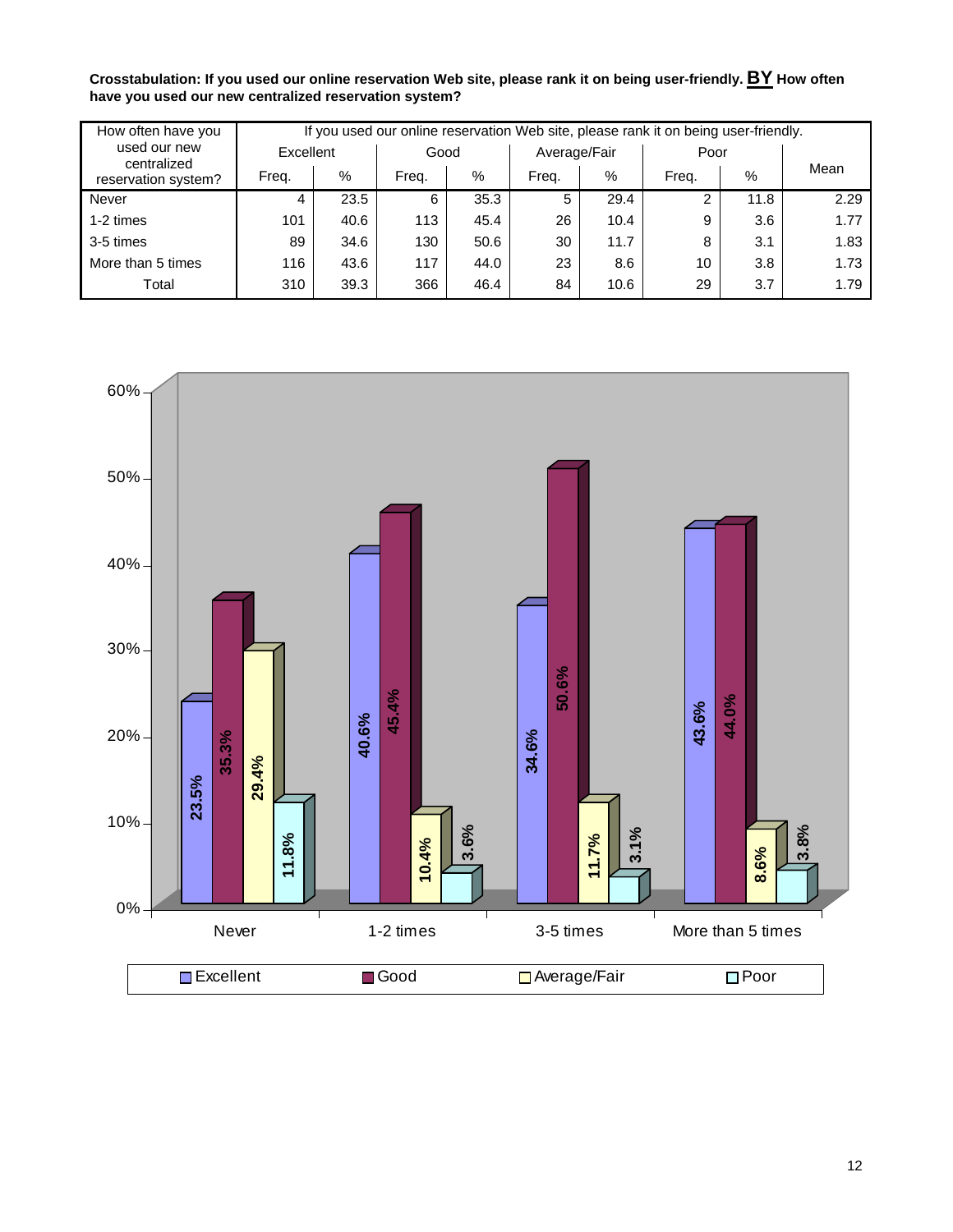**Crosstabulation: If you used our online reservation Web site, please rank its campsite data. BY How often have you used our new centralized reservation system?** 

| How often have you          |           | If you used our online reservation Web site, please rank it its campsite data. |       |      |              |      |       |     |      |  |
|-----------------------------|-----------|--------------------------------------------------------------------------------|-------|------|--------------|------|-------|-----|------|--|
| used our new<br>centralized | Excellent |                                                                                | Good  |      | Average/Fair |      | Poor  |     |      |  |
| reservation system?         | Frea.     | %                                                                              | Freq. | %    | Frea.        | %    | Freq. | %   | Mean |  |
| Never                       | 8         | 44.4                                                                           |       | 38.9 | 2            | 11.1 |       | 5.6 | 1.78 |  |
| 1-2 times                   | 101       | 40.6                                                                           | 113   | 45.4 | 26           | 10.4 | 9     | 3.6 | 1.62 |  |
| 3-5 times                   | 89        | 34.6                                                                           | 130   | 50.6 | 30           | 11.7 | 8     | 3.1 | 1.57 |  |
| More than 5 times           | 116       | 43.6                                                                           | 117   | 44.0 | 23           | 8.6  | 10    | 3.8 | 1.46 |  |
| Total                       | 310       | 39.3                                                                           | 366   | 46.4 | 84           | 10.6 | 29    | 3.7 | 1.55 |  |

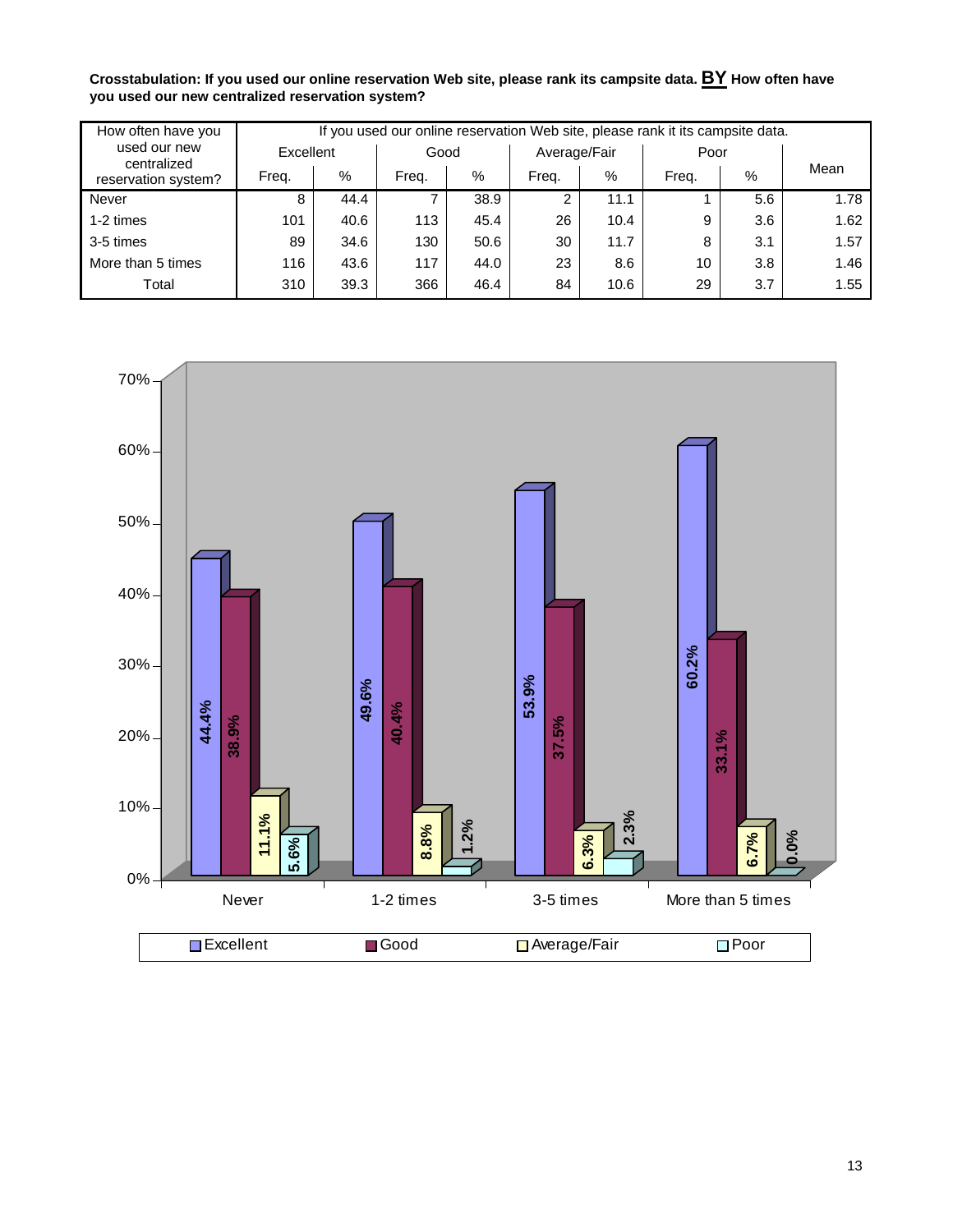**Crosstabulation: If you used our online reservation Web site, please rank its campsite photos. BY How often have you used our new centralized reservation system?** 

| How often have you          |           | If you used our online reservation Web site, please rank it its campsite photos. |       |      |              |      |       |     |      |  |  |
|-----------------------------|-----------|----------------------------------------------------------------------------------|-------|------|--------------|------|-------|-----|------|--|--|
| used our new<br>centralized | Excellent |                                                                                  | Good  |      | Average/Fair |      | Poor  |     |      |  |  |
| reservation system?         | Freq.     | %                                                                                | Freq. | %    | Frea.        | %    | Freq. | %   | Mean |  |  |
| Never                       | 5         | 26.3                                                                             | 11    | 57.9 | 2            | 10.5 |       | 5.3 | 1.95 |  |  |
| 1-2 times                   | 111       | 44.8                                                                             | 101   | 40.7 | 29           | 11.7 |       | 2.8 | 1.68 |  |  |
| 3-5 times                   | 109       | 43.3                                                                             | 108   | 42.9 | 31           | 12.3 | 4     | 1.6 | 1.65 |  |  |
| More than 5 times           | 126       | 47.0                                                                             | 117   | 43.7 | 25           | 9.3  | 0     | 0.0 | 1.55 |  |  |
| Total                       | 351       | 44.6                                                                             | 337   | 42.8 | 87           | 11.1 | 12    | 1.5 | 1.63 |  |  |

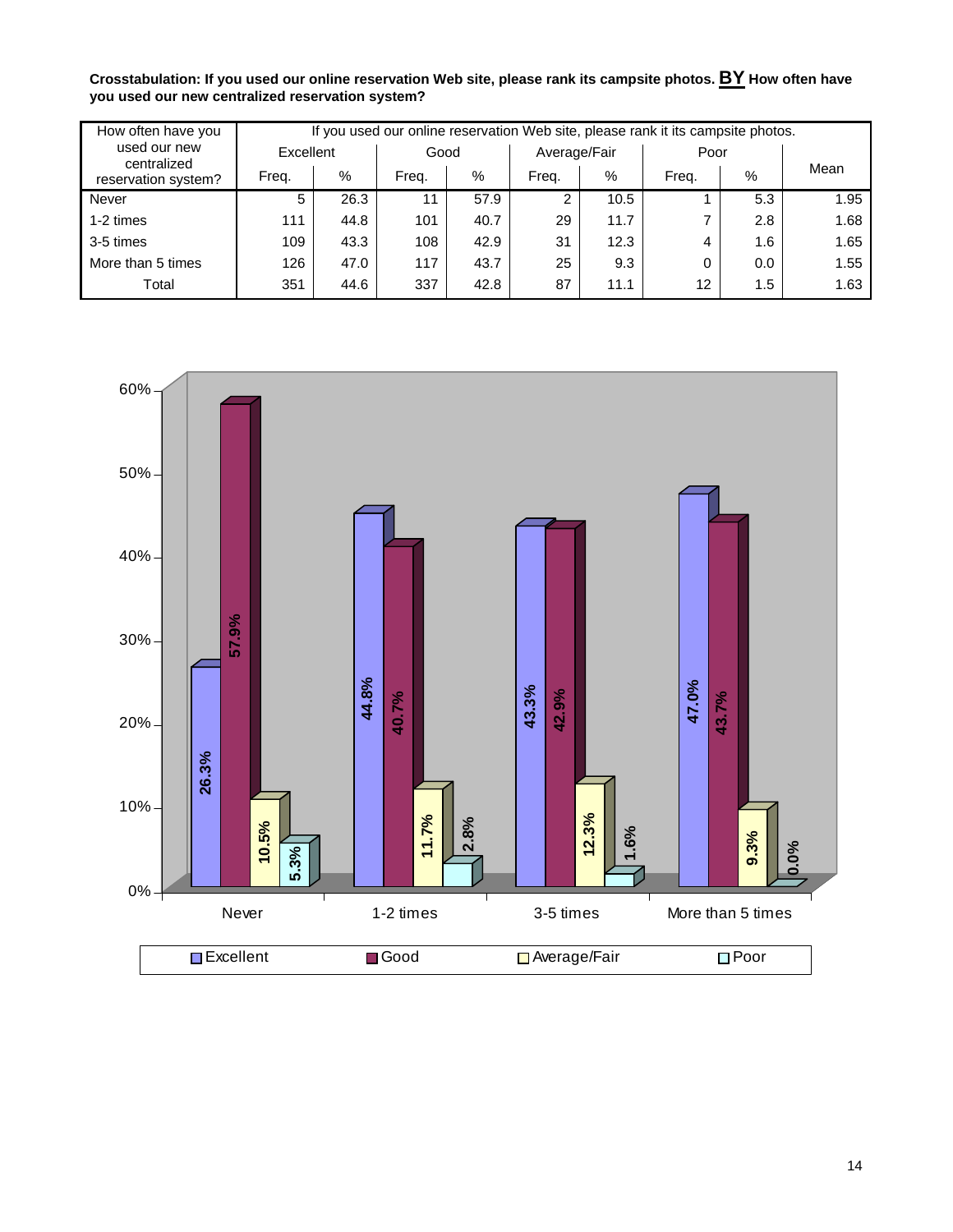**Crosstabulation: If you used our online reservation Web site, please rank its campground maps. BY How often have you used our new centralized reservation system?** 

| How often have you          |           | If you used our online reservation Web site, please rank it its campground maps. |       |      |              |      |       |     |      |  |
|-----------------------------|-----------|----------------------------------------------------------------------------------|-------|------|--------------|------|-------|-----|------|--|
| used our new<br>centralized | Excellent |                                                                                  | Good  |      | Average/Fair |      | Poor  |     |      |  |
| reservation system?         | Freq.     | %                                                                                | Frea. | %    | Frea.        | %    | Frea. | %   | Mean |  |
| Never                       | 5         | 25.0                                                                             | 12    | 60.0 | 3            | 15.0 |       | 0.0 | 1.90 |  |
| 1-2 times                   | 112       | 45.2                                                                             | 110   | 44.4 | 19           | 7.7  |       | 2.8 | 1.68 |  |
| 3-5 times                   | 118       | 46.6                                                                             | 109   | 43.1 | 22           | 8.7  | 4     | 1.6 | 1.65 |  |
| More than 5 times           | 144       | 54.5                                                                             | 99    | 37.5 | 18           | 6.8  | 3     | 1.1 | 1.55 |  |
| Total                       | 379       | 48.3                                                                             | 330   | 42.0 | 62           | 7.9  | 14    | 1.8 | 1.63 |  |

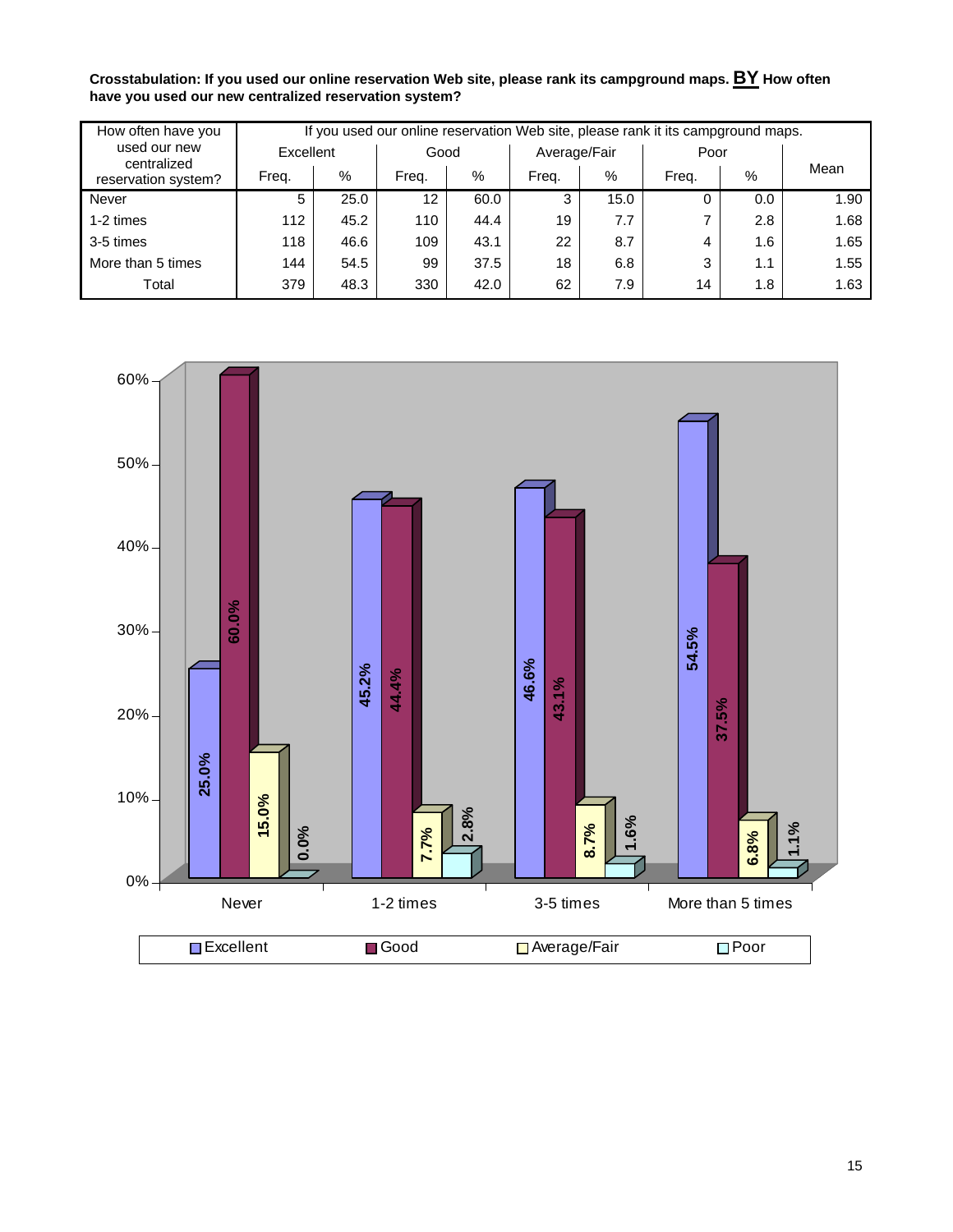**At the park level, we encourage the use of a "vacant" card on a reservable campsite to advise customers about availability of the campsite for the news one or two days. Did you find the "vacant" card helpful?** 

|                      | Frequency | Percent | <b>Valid Percent</b> |
|----------------------|-----------|---------|----------------------|
| Yes                  | 541       | 43.8    | 46.8                 |
| No                   | 136       | 11.0    | 11.8                 |
| Vacant card not used | 480       | 38.8    | 41.5                 |
| Missing              | 79        | 6.7     |                      |
| Valid Total          | 1157      |         | 100.0%               |



## **If you experienced problems, please describe.**

| <b>Comment Category</b>                                                      | Frequency | Valid Percent |
|------------------------------------------------------------------------------|-----------|---------------|
| Vacancy cards are helpful                                                    | 12        | 6.7           |
| Didn't see card/didn't understand card                                       | 38        | 21.2          |
| Suggestions for improvement                                                  | 8         | 4.5           |
| Not helpful; inconsistent usage or conflicting info; two-day limit a problem | 77        | 43.0          |
| Didn't use/always make a reservation                                         | 15        | 8.4           |
| General positive comments                                                    | 4         | $2.2^{\circ}$ |
| Other                                                                        | 25        | 14.0          |
| Total                                                                        | 179       | 100.0         |

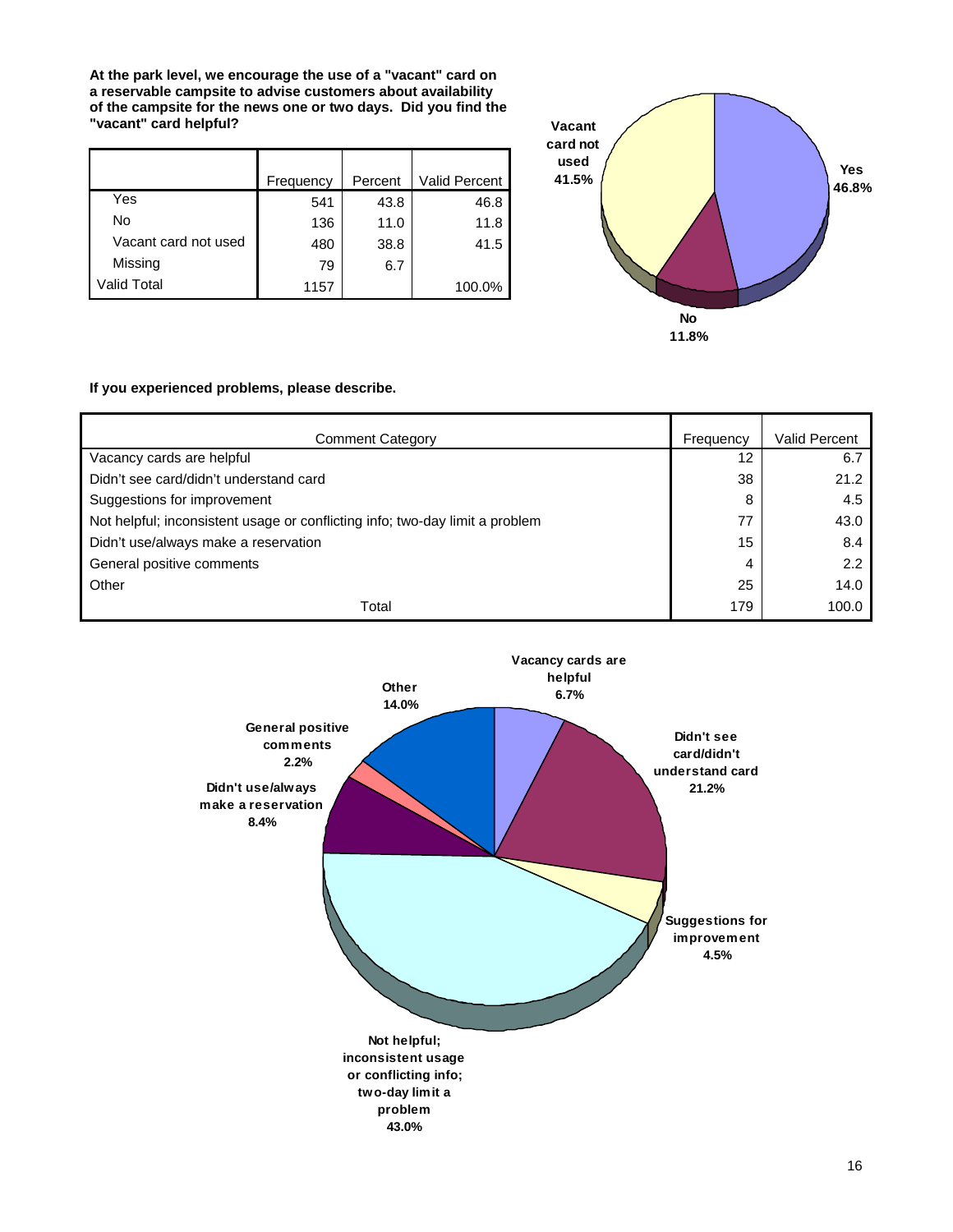**Upon arrival at the campground, did the verbal information you received at the park concur with information you received from the reservation agent, read in our brochures and from other printed materials?** 

|                    | Frequency | Percent | Valid Percent |  |
|--------------------|-----------|---------|---------------|--|
| Yes                | 846       | 68.4    | 74.7          |  |
| No                 | 49        | 4.0     | 4.3           |  |
| No opinion         | 189       | 15.3    | 16.7          |  |
| Not sure           | 49        | 4.0     | 4.3           |  |
| Missing            | 103       | 8.3     |               |  |
| <b>Valid Total</b> | 1133      |         | 100.0         |  |



#### **If you experienced conflicting information, please describe.**

| <b>Comment Category</b>                                                                                                                                                                | Frequency | <b>Valid Percent</b> |
|----------------------------------------------------------------------------------------------------------------------------------------------------------------------------------------|-----------|----------------------|
| No one available at park to get information from/no one at park gave any information                                                                                                   | 5         | 8.3                  |
| Information received beforehand or from the reservation agent was different from what was<br>experienced at the park; was not given enough information beforehand; reservation agents  |           |                      |
| are not local and are not knowledgeable                                                                                                                                                | 18        | 30.0                 |
| Campground host/park staff not knowledgeable and/or gave wrong information                                                                                                             | 3         | 5.0                  |
| Did not get the same site as originally reserved; reservation agent made a mistake with                                                                                                |           |                      |
| reservation                                                                                                                                                                            | 8         | 13.3                 |
| Parks should be consistent in managing reservations                                                                                                                                    | 2         | 3.3                  |
| Reservation fee too expensive                                                                                                                                                          |           | 1.7                  |
| Don't like the policy regarding occupying already reserved sites when campers don't show<br>up or are late; don't like the policy regarding number of tents/number of people per site; |           |                      |
| don't like other policies                                                                                                                                                              |           | 11.7                 |
| Other                                                                                                                                                                                  | 16        | 26.7                 |
| Total                                                                                                                                                                                  | 60        | 100.0                |

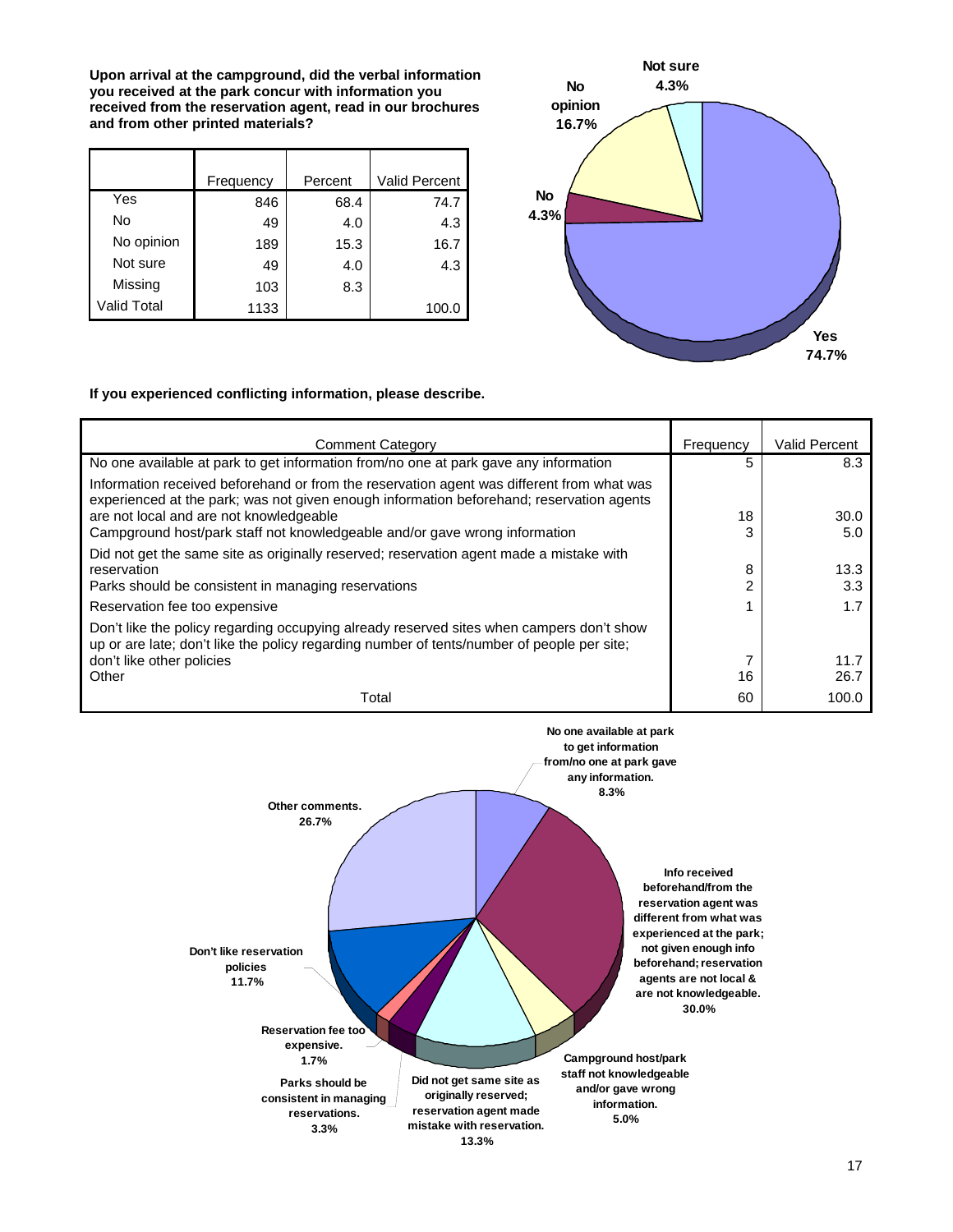#### **Do you have any other comments or suggestions about how we can improve our camping and reservation services?**

| <b>Comment Category</b>                                                                                 | Frequency | <b>Valid Percent</b> |
|---------------------------------------------------------------------------------------------------------|-----------|----------------------|
| Positive comments about the reservation system/Missouri state parks                                     | 89        | 13.8                 |
| Issues with cost/fees; issue with out-of-state vendor; discounts should be given to<br>seniors/disabled | 132       | 20.4                 |
| Don't like the system; do away with it                                                                  | 51        | 7.9                  |
| Had problems with on-line and/or telephone system; suggestions for improvement                          | 58        | 9.0                  |
| Prefer first-come, first-served; spontaneity is gone                                                    | 56        | 8.7                  |
| Comments regarding number of reservable/non-reservable sites available; add more parks                  |           | 4.5                  |
| to reservation system                                                                                   | 29        |                      |
| Dislike reservation system policies                                                                     | 77        | 11.9                 |
| Park operation/management issues; development suggestions; park personnel issues                        | 124       | 19.2                 |
| Other                                                                                                   | 31        | 4.8                  |
| Total                                                                                                   | 647       | 100.0                |

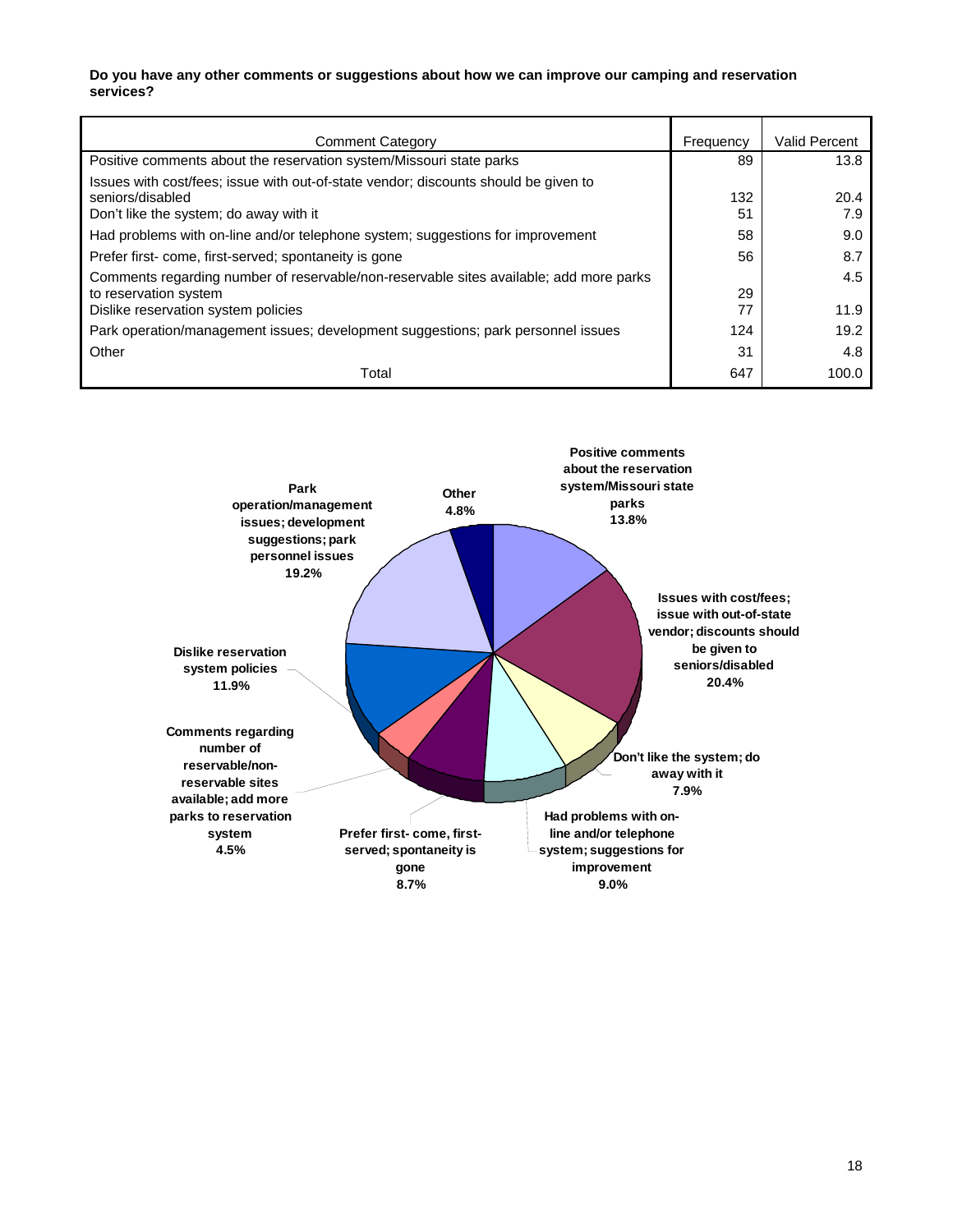**What is your five-digit ZIP code or country of residence if you live outside the United States?** 



|            | Frequency | Percent |           | Frequency | Percent |              | Frequency | Percent    |           | Frequency | Percent |
|------------|-----------|---------|-----------|-----------|---------|--------------|-----------|------------|-----------|-----------|---------|
| Alabama    |           | 0.1     | Illinois  | 37        | 3.3     | Mississippi  |           | 0.1        | Tennessee |           | 0.2     |
| Arkansas   |           | 0.6     | Indiana   |           | 0.1     | Nebraska     | 9         | 0.8        | Texas     |           | 0.8     |
| Arizona    |           | 0.1     | Kansas    | 47        | 4.2     | New Jersey   |           | 0.1        | Virginia  |           | 0.1     |
| California |           | 0.2     | Kentucky  |           | ሰ 1     | Ohio         | ◠         | 0.3        | Wisconsin | 8         | 0.7     |
| Colorado   | 5         | 0.5     | Michigan  |           | 0.1     | Oklahoma     | 12        | <b>L.I</b> |           |           |         |
| Florida    |           | 0.4     | Minnesota | 4         | 0.4     | Oregon       |           | 0.1        |           |           |         |
| lowa       | 6         | 0.5     | Missouri  | 950       | 85.2    | South Dakota | $\Omega$  | 0.2        |           |           |         |